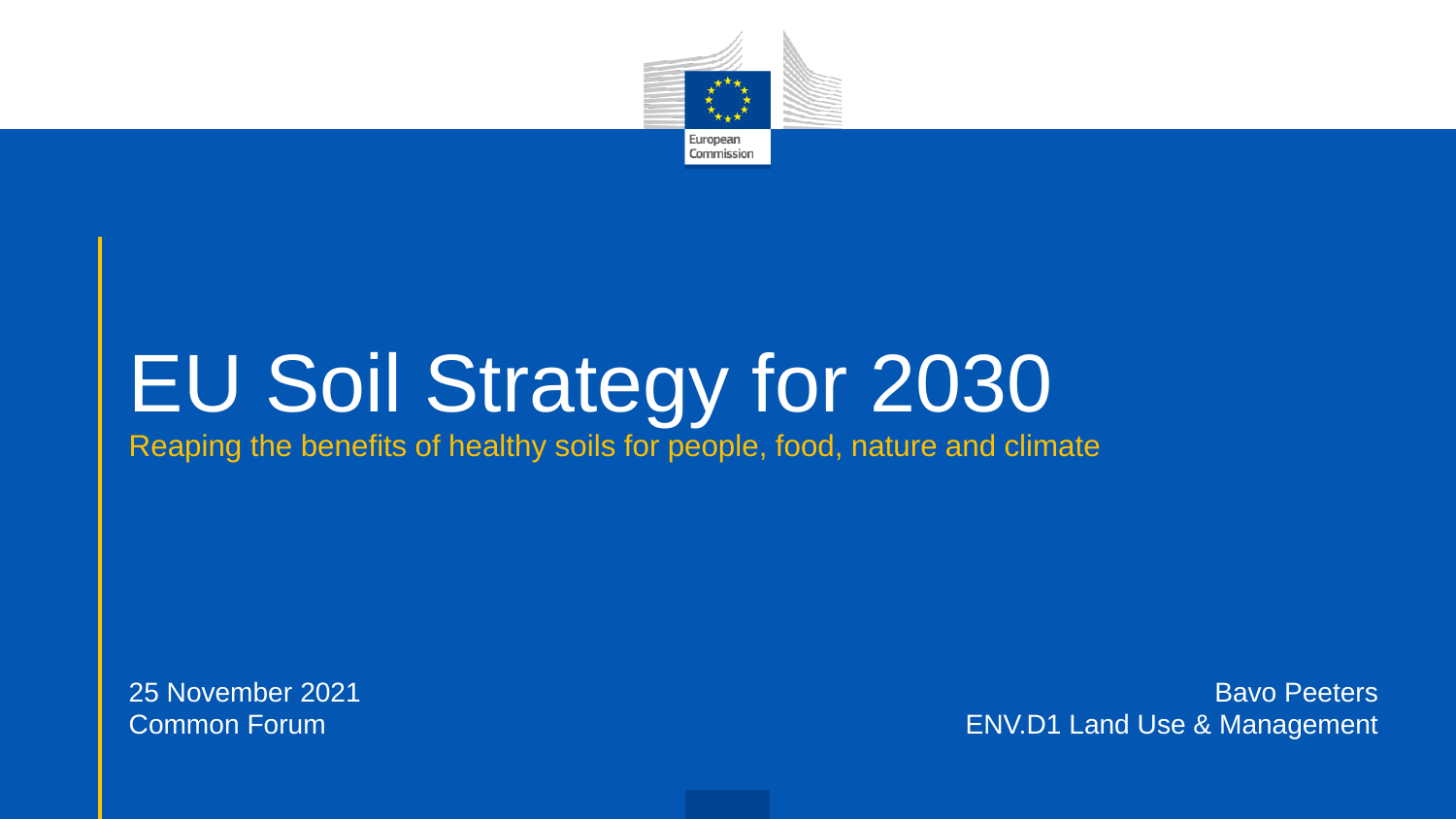## **EU Biodiversity Strategy to 2030**

#### **Commitments for soil**:

- It is essential to step up efforts to protect **soil fertility**, reduce soil **erosion** and increase **soil organic matter**.
- This should be done by adopting **sustainable soil management practices**, including as part of the CAP.
- Significant progress is also needed on **identifying contaminated sites**, **restoring degraded soils**, **defining the conditions for their good ecological status**, **introducing restoration objectives**, and **improving the monitoring of soil quality**.
- To address these issues in a comprehensive way and help to fulfil EU and international commitments on land-degradation neutrality, the Commission will update the **EU Soil Thematic Strategy** in 2021.

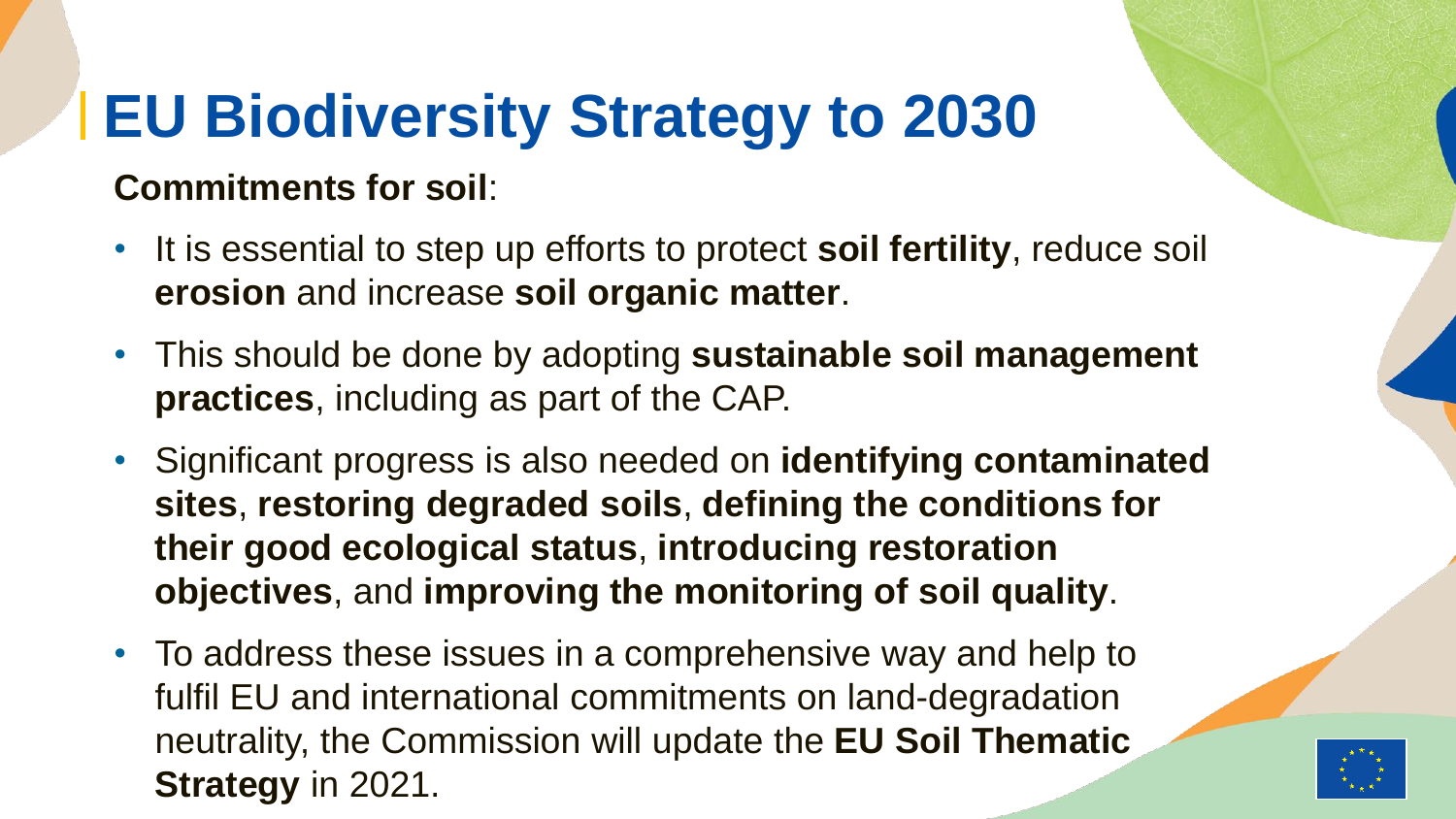#### **The process**

- Various stakeholder conferences in the past few years
- Soil expert group: regular discussions on soil policy since 2015
	- $\triangleright$  Several questionnaires and MS input with most urgent actions for soil policy
- [Roadmap consultation](https://ec.europa.eu/info/law/better-regulation/have-your-say/initiatives/12634-Healthy-soils-new-EU-soil-strategy/feedback_en?p_id=13128893): 4 weeks, closed on 10 December 2020, with 228 replies
- [Open public consultation](https://ec.europa.eu/info/law/better-regulation/have-your-say/initiatives/12634-Healthy-soils-new-EU-soil-strategy/public-consultation_en): 12 weeks, closed on 27 April 2021 with 1673 replies
- Adoption on 17 November 2021
- Presentation and discussion on 25 November and 20 December in Council

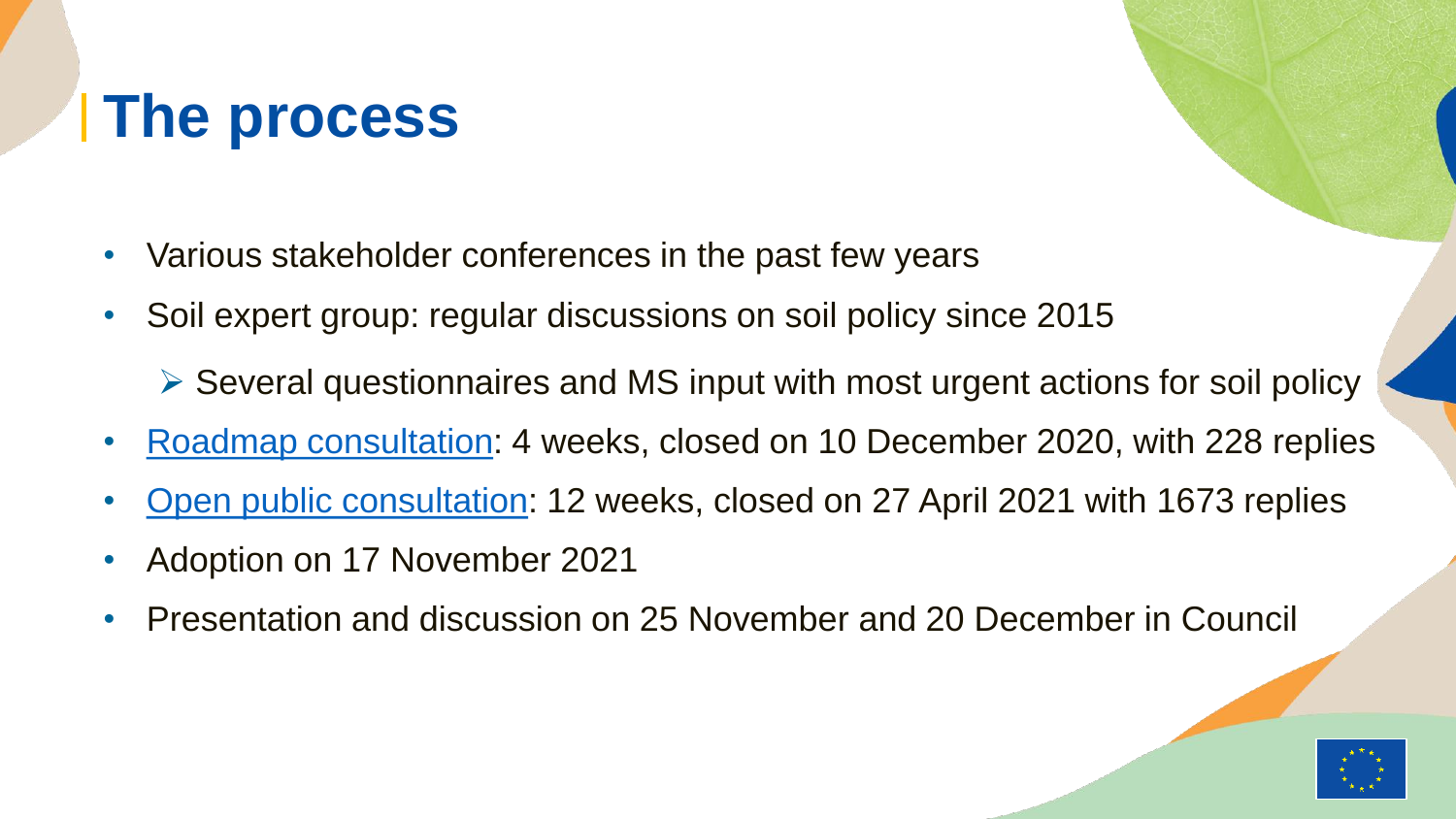### **The package**

- **Communication** that provides a framework for the protection, restoration and sustainable use of soils with a long-term vision, a set of existing objectives and actions to achieve them. The Strategy answers to the request of the Parliament to propose a legal framework for soil.
- **Staff working document** containing the essence of the knowledge base underpinning the Soil Strategy, the history of the file, the positions of the other institutions and the summary of the stakeholder consultations.

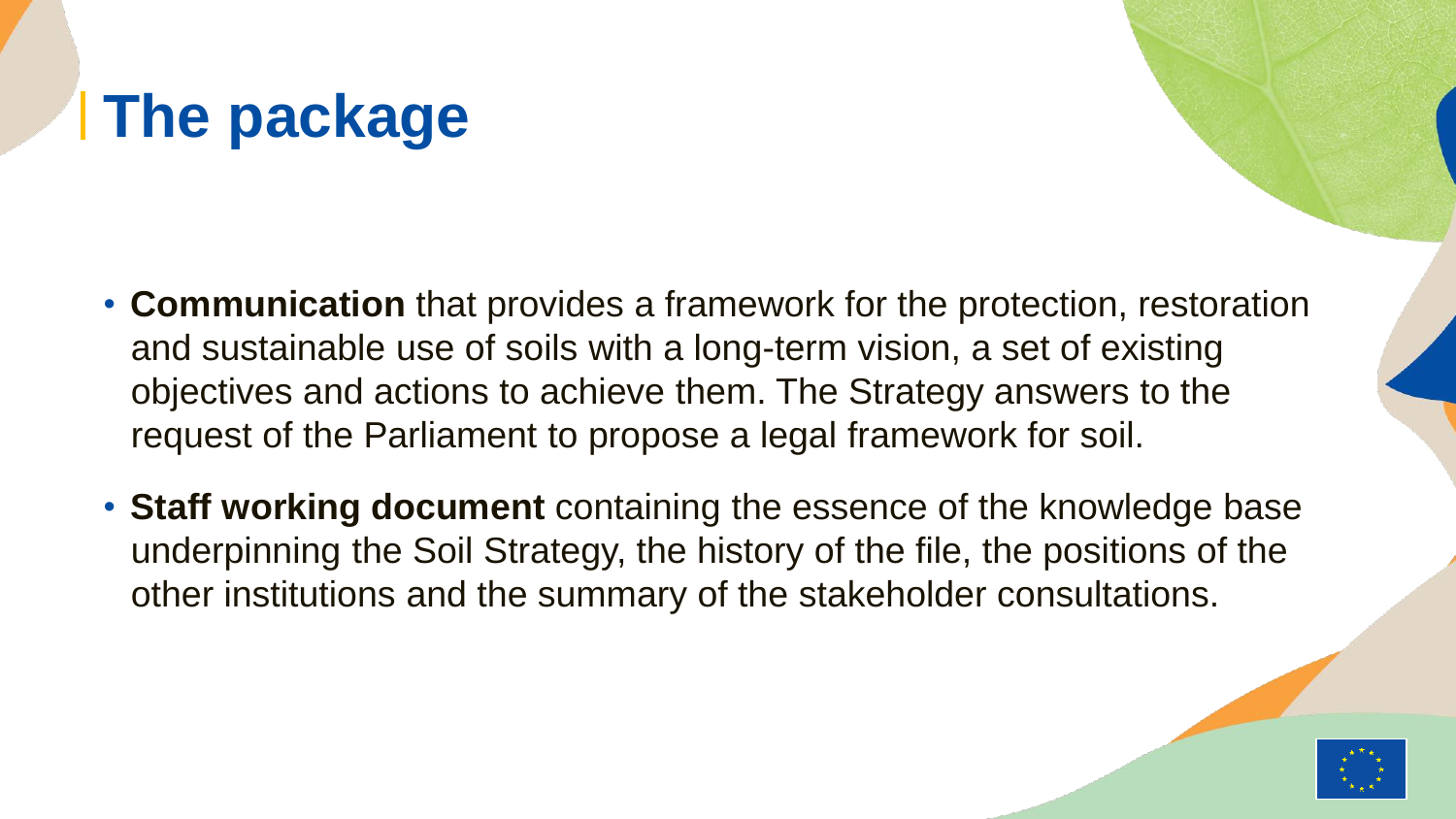#### **Links with other policies**



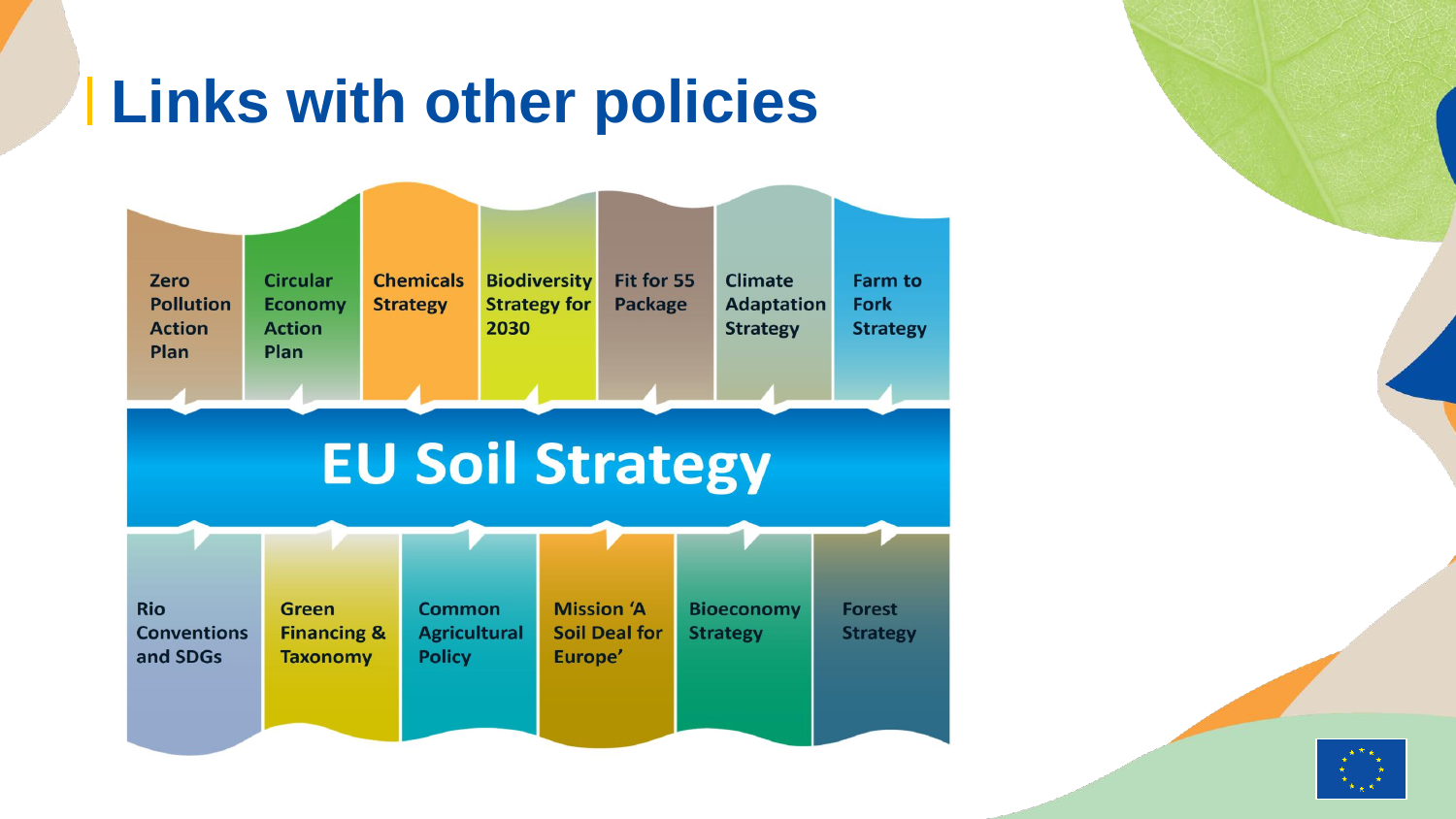## **Policy context**

- Soil degradation continues and aggravates in the EU
	- **≻ Common solutions necessary**
- Soil recognized as a necessary solution for the climate and biodiversity crisis

Factual and political momentum

• Soil degradation costs more than 50 billion EUR per year in the EU. Costs of no action amount globally between EUR 5.4 and 8.6 trillion/year. Benefits of soil restoration outweigh costs 6 times.

**≻ Sense of urgency** 

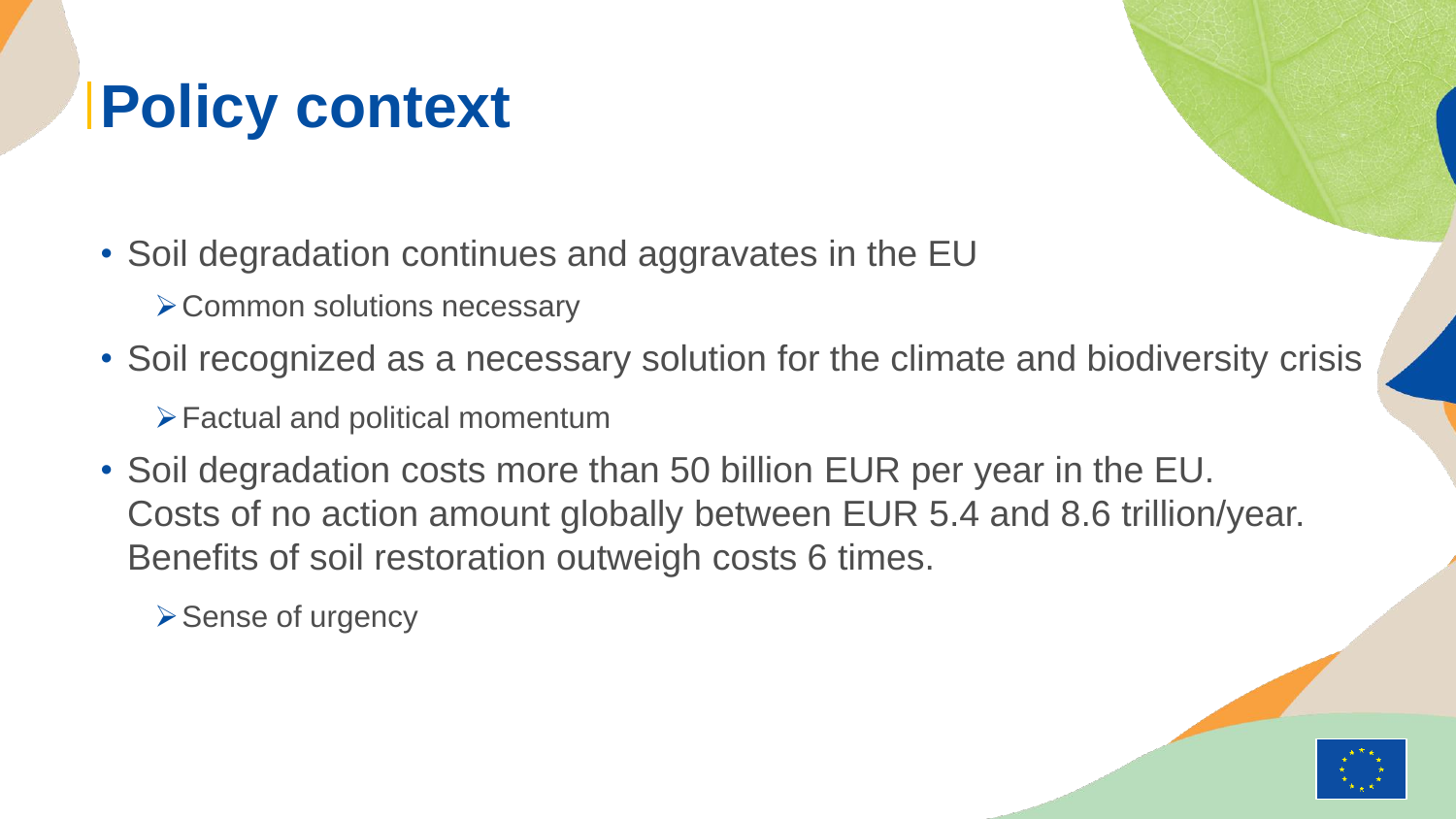#### **Challenges: what do we need tackle?**



**Erosion, compaction, organic matter decline, pollution, loss of soil biodiversity, salinization, desertification, land take and sealing**

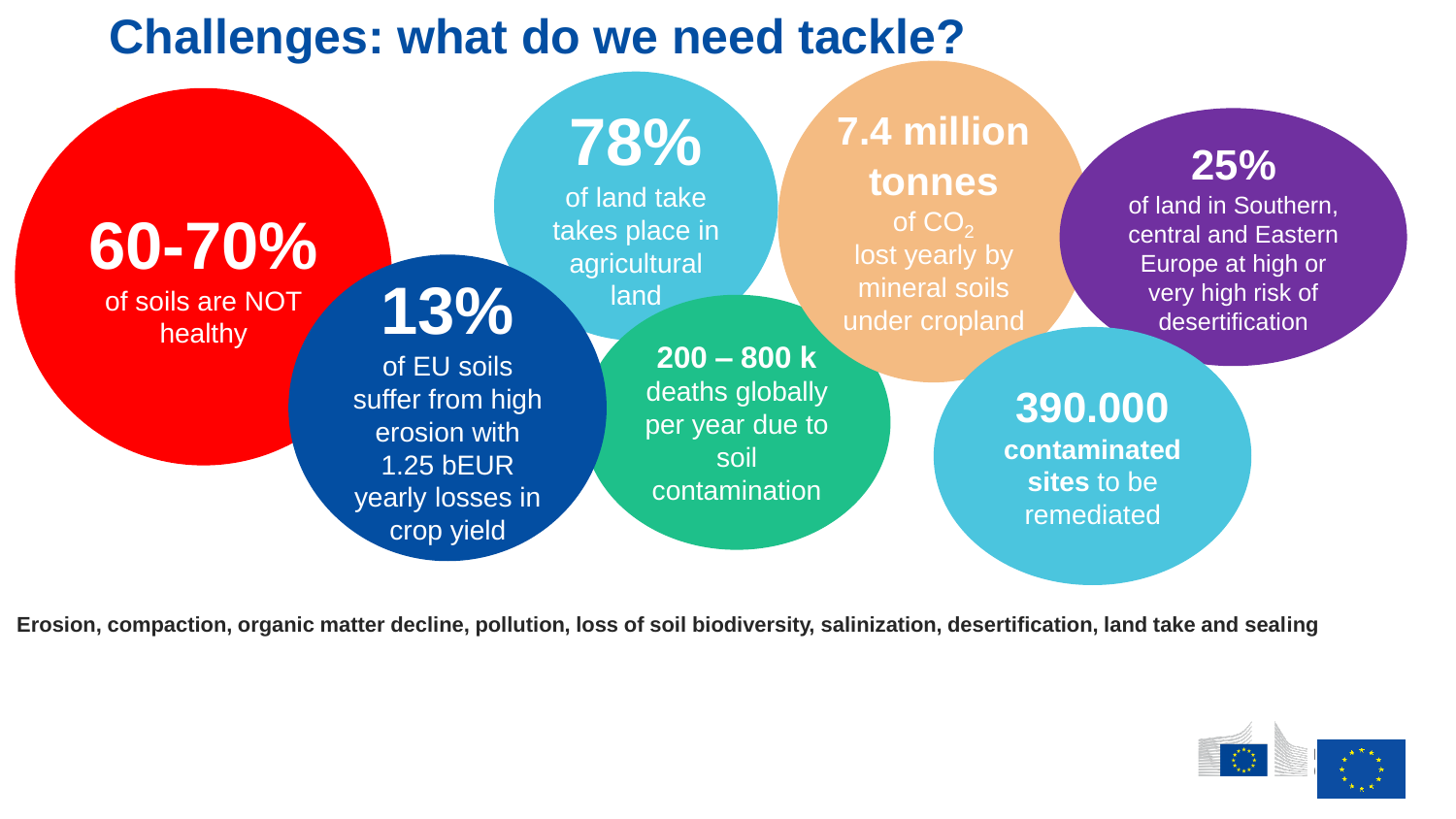#### **Science-policy**



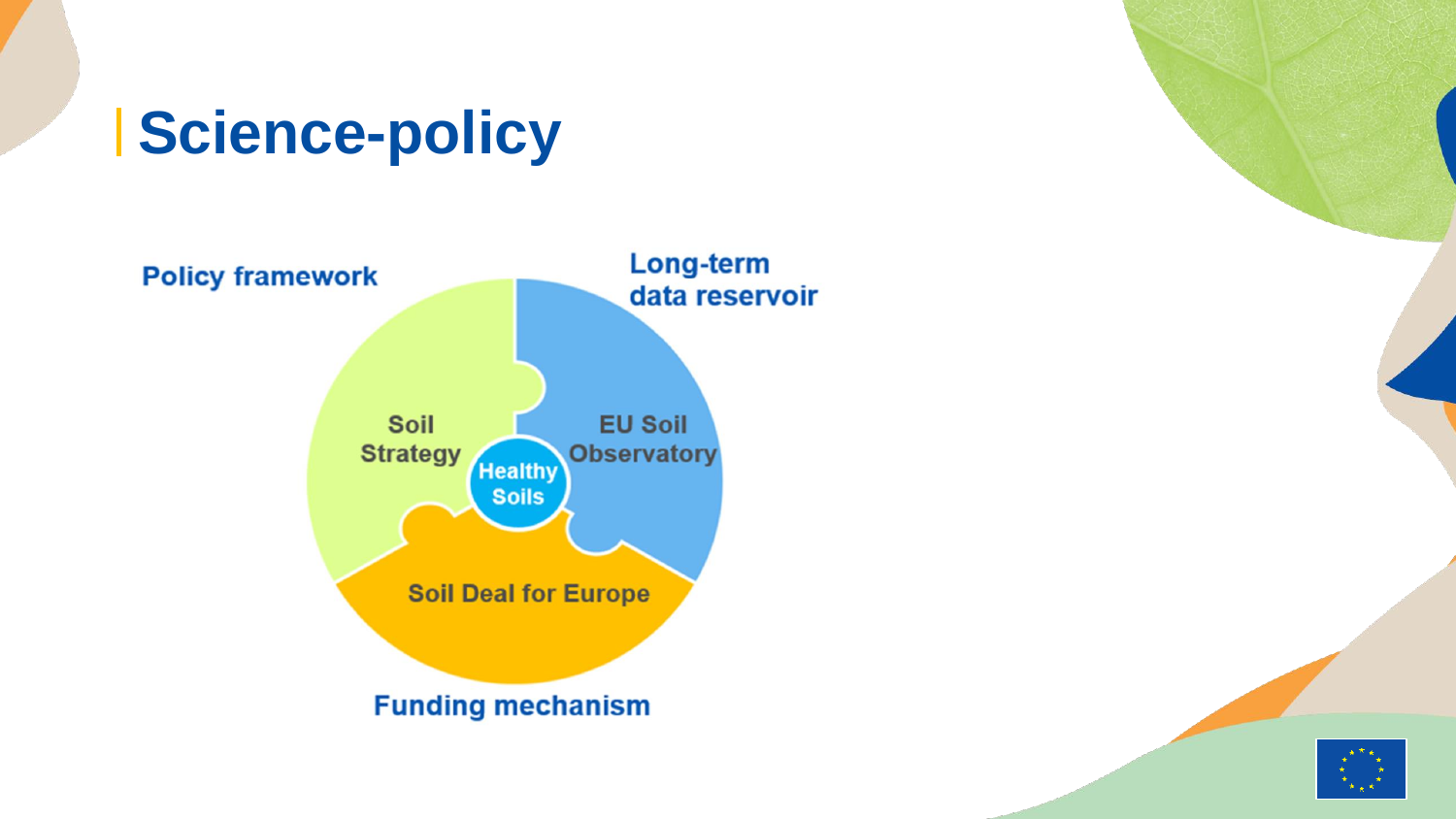#### **The vision for soil**

- By 2050, all EU soil ecosystems are in healthy condition and are thus more resilient, which will require very decisive changes in this decade.
- By then, protection, sustainable use and restoration of soil has become the norm. Healthy soils contribute as key solution to our big challenges to achieve climate neutrality, a clean and circular economy, revert biodiversity loss, safeguard human health, halt desertification and revert land degradation.

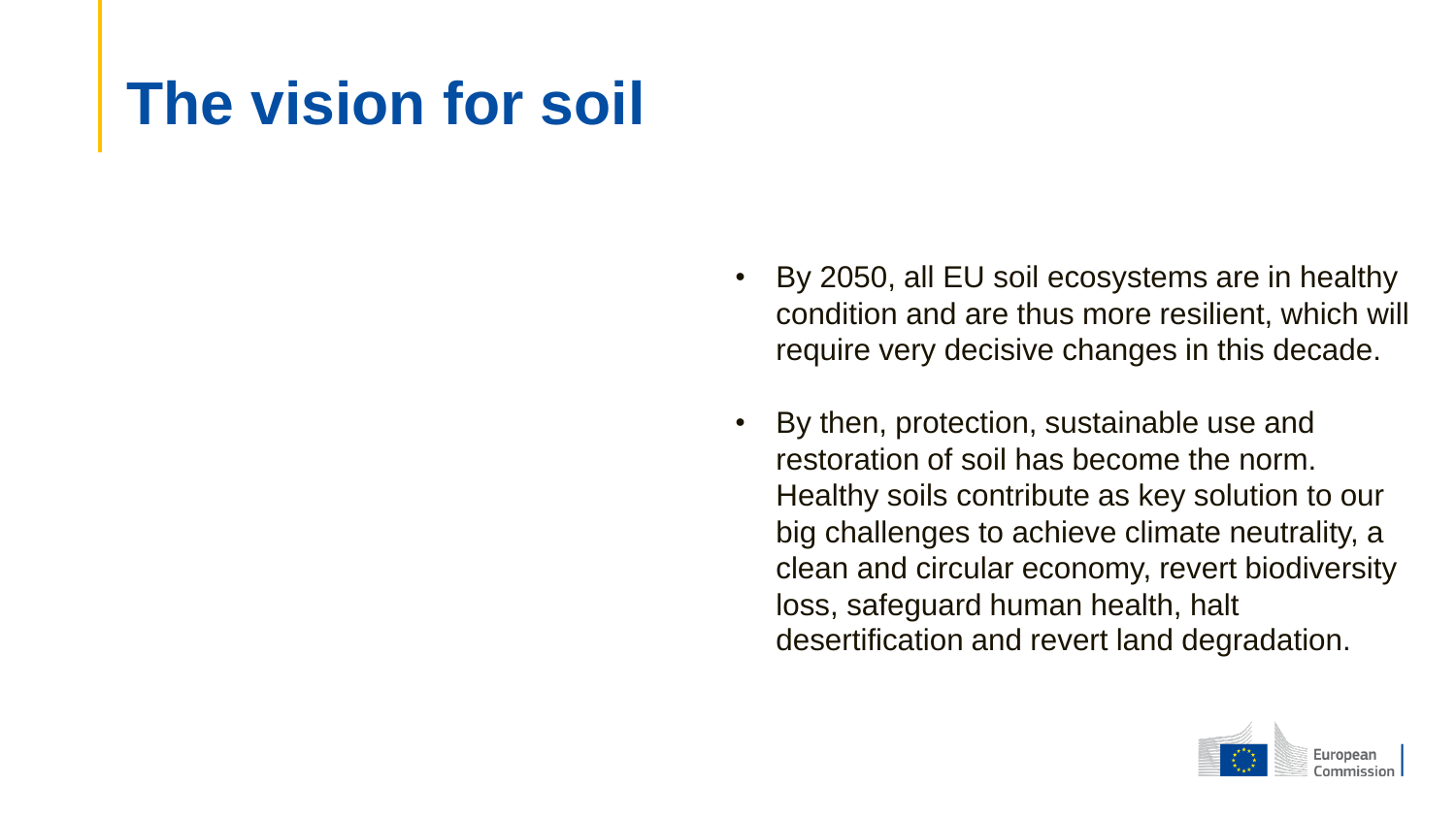#### **Existing objectives (medium term)**

- By 2030, combat desertification, restore degraded land and soil , including land affected by desertification, drought and floods, and strive to achieve a **land degradation-neutral world** (Sustainable Development Goal 15.3).
- By 2030, significant areas of degraded and **carbon-rich ecosystems** are restored.
- By 2030, achieve an **EU greenhouse gas net removal** of 310 million tonnes CO2 equivalent for the land use, land use change and forestry (**LULUCF**) sector.
- By 2027, reach good ecological status and good chemical status in **surface waters** and good chemical status and good quantitative status in **groundwater**.
- By 2030, reduce **nutrient losses** by at least 50%, the overall **use and risk of chemical pesticides** by 50% and the **use of more hazardous pesticides** by 50%.
- By 2030, significant progress has been made in the **remediation of contaminated sites**.

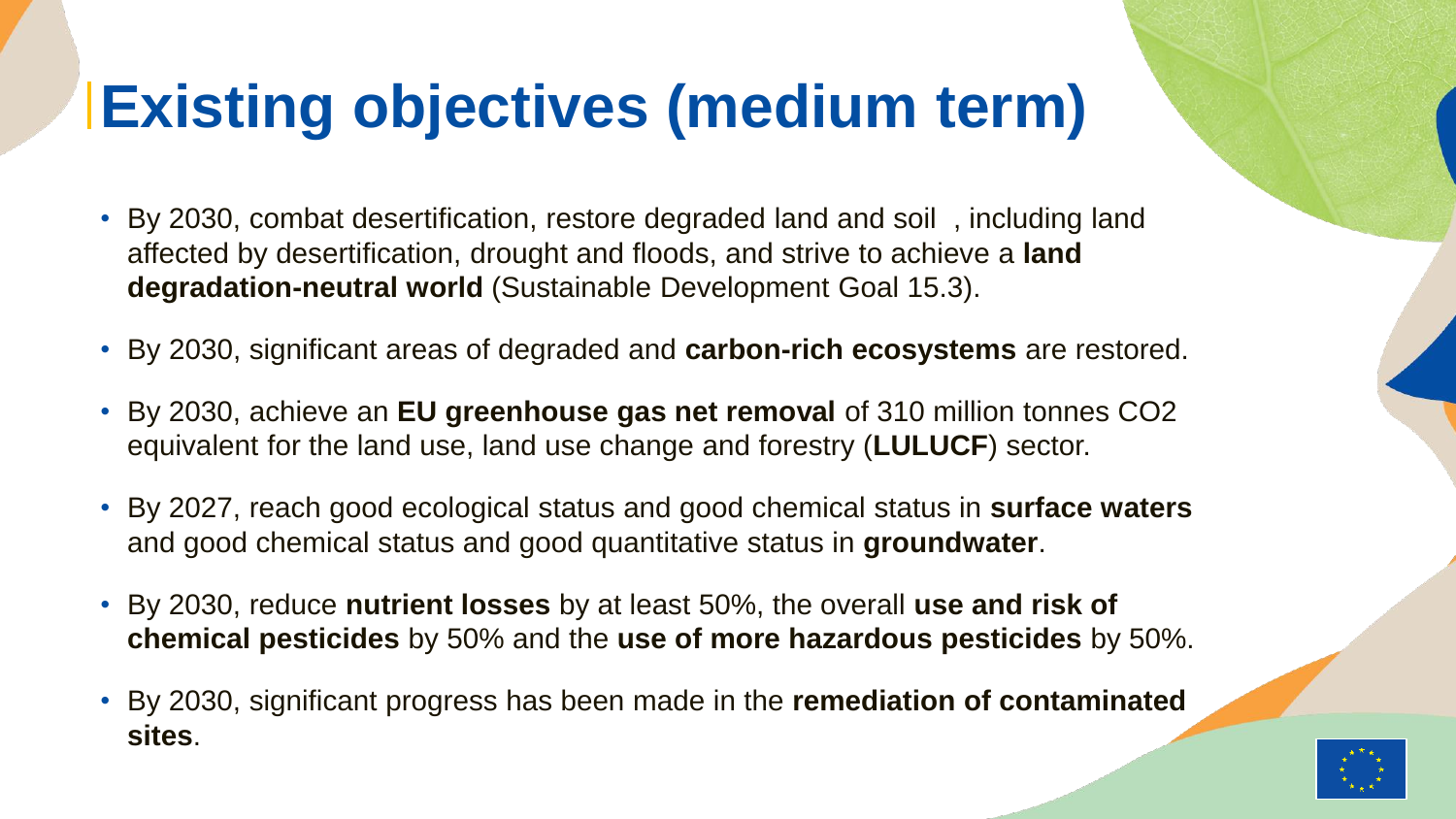### **Existing objectives (long term)**

- By 2050, reach **no net land take**.
- By 2050, **soil pollution** should be reduced to levels no longer considered harmful to human health and natural ecosystems and respect the boundaries our planet can cope with, thus creating a toxic-free environment.
- By 2050, achieving a **climate-neutral Europe**, and as the first step by 2035 to achieve land-based climate neutrality in the EU.
- By 2050, achieve a **climate-resilient** society, fully adapted to the unavoidable impacts of climate change.

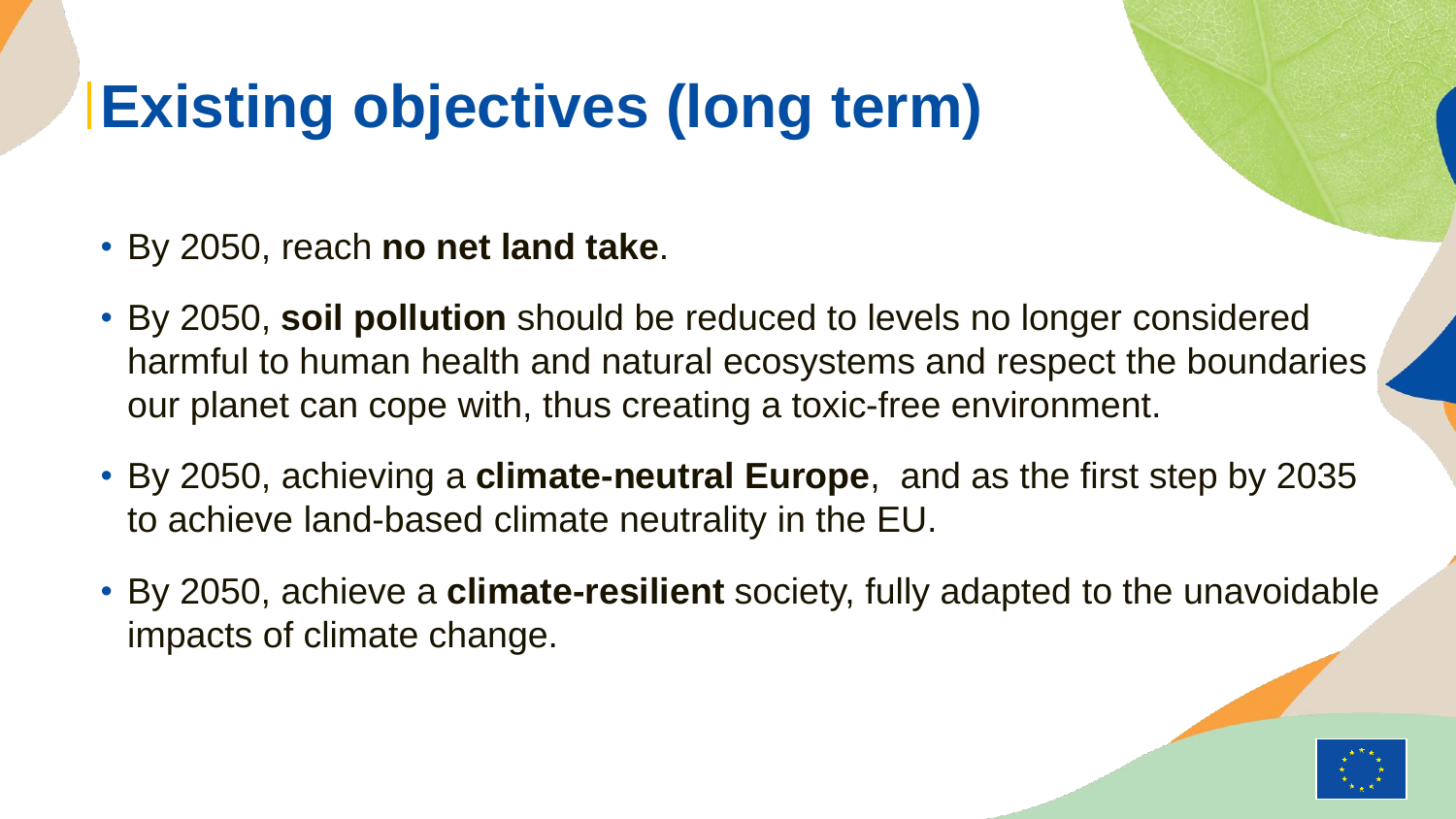#### **What is a healthy soil?**

Soils are healthy when they are in good chemical, biological and physical condition, and thus able to continuously provide as many of the following ecosystem services as possible:

- provide food and biomass production, including in agriculture and forestry;
- absorb, store and filter water and transform nutrients and substances, thus protecting groundwater bodies;
- provide the basis for life and biodiversity, including habitats, species and genes;
- act as a carbon reservoir;
- provide a physical platform and cultural services for humans and their activities;
- act as a source of raw materials;
- constitute an archive of geological, geomorphological and archaeological heritage.

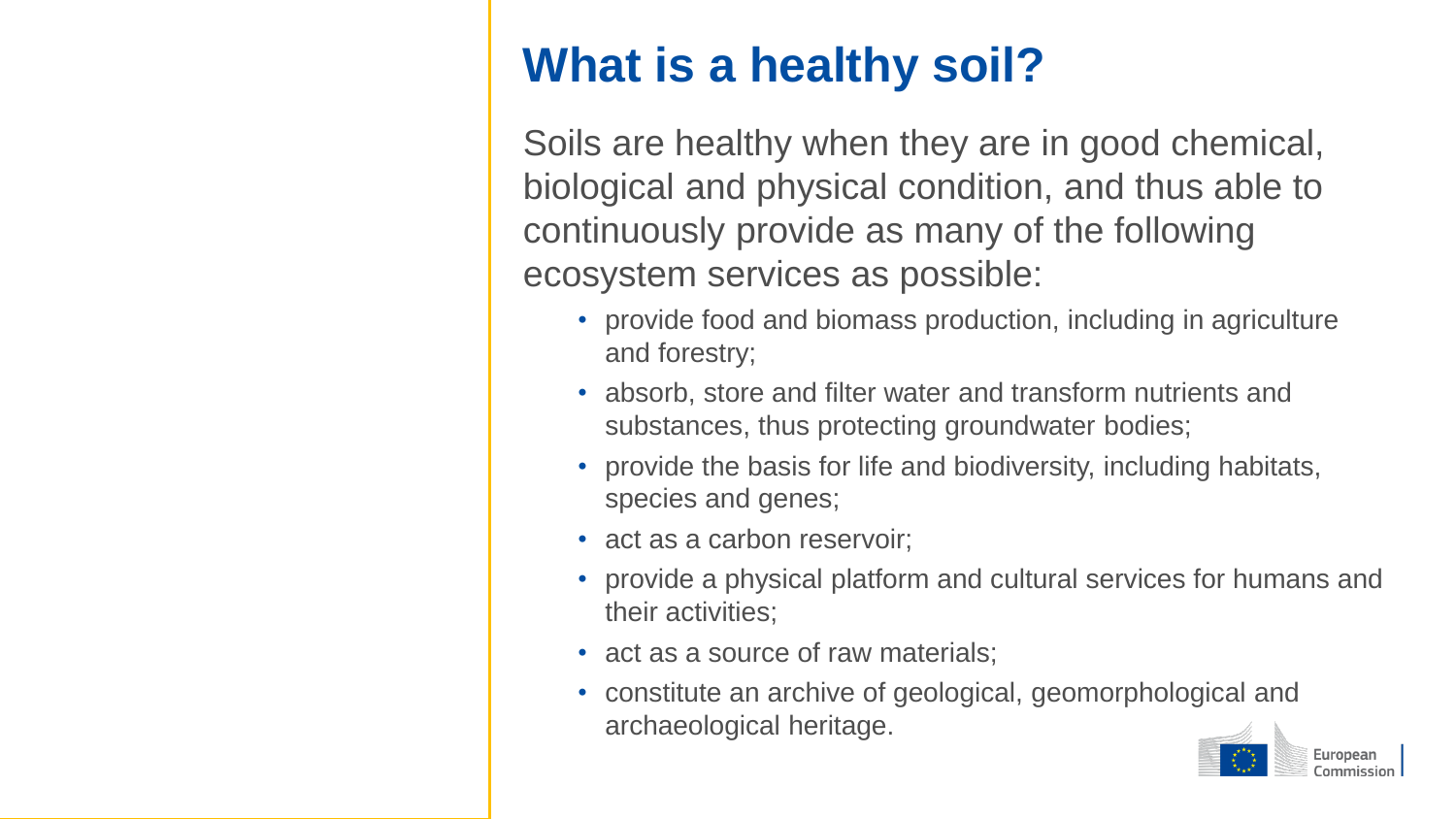### **Solutions**

- A basket of measures/ actions:
	- Combination of voluntary and legally binding measures
	- At local, regional, national, EU and global level
- The concept of healthy soils: to be developed with MS and stakeholders
- Soil monitoring
- Sustainable soil management
- Restoration of degraded soils

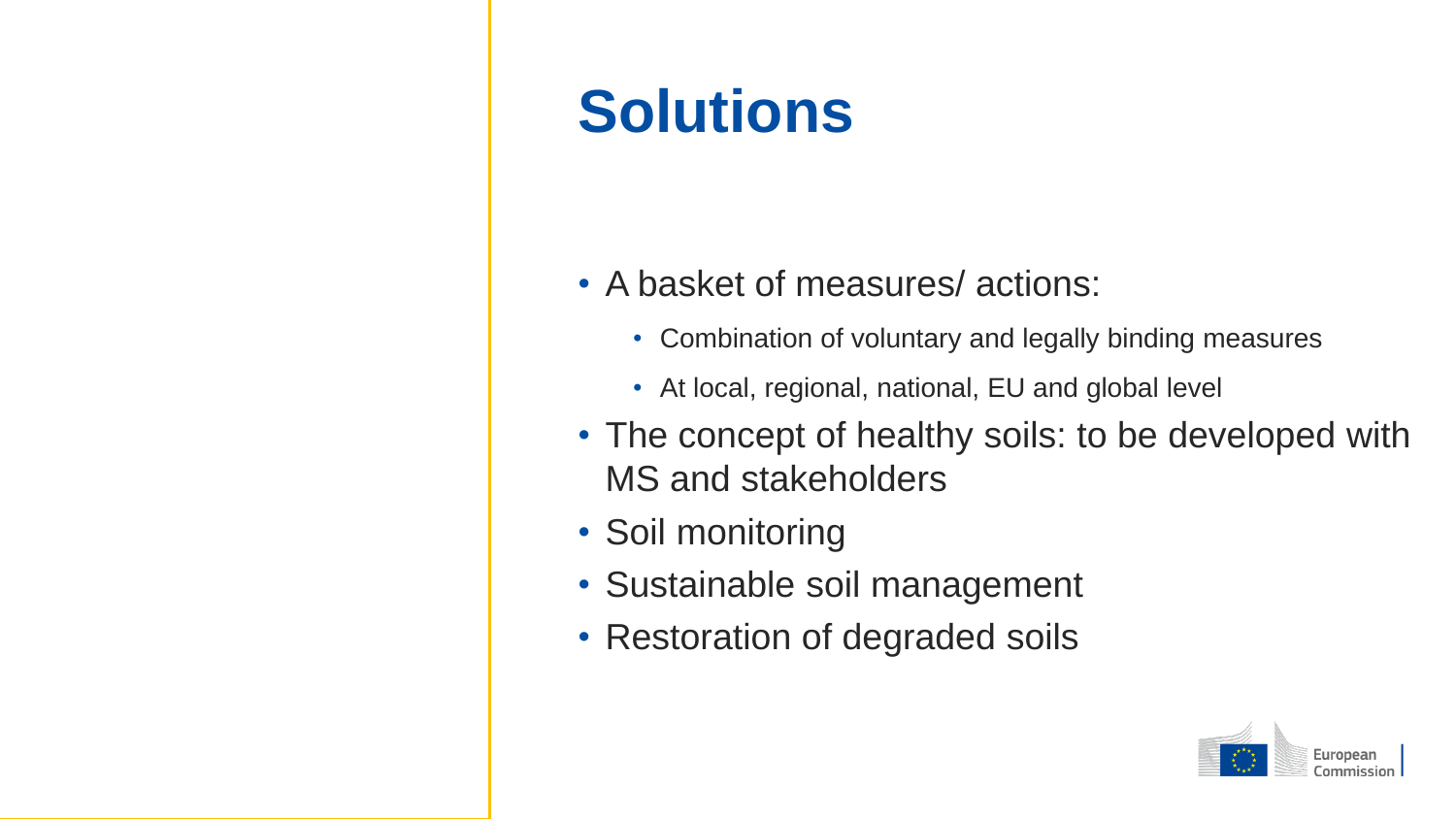#### **Soil Health Law complements Nature Restoration Law**

| <b>SHL</b>                                                                                                    | <b>NRL</b>                                                   |
|---------------------------------------------------------------------------------------------------------------|--------------------------------------------------------------|
| Objective to achieve healthy soils by 2050:<br>definitions including soil health and land take                | Objective to restore ecosystems to good condition<br>by 2050 |
| Requirements for the sustainable use of soil                                                                  | <b>Target on peatlands</b>                                   |
| Better coordination of soil and water management                                                              | <b>Enhance biodiversity in agricultural land</b>             |
| Identification, registration and remediation of<br>contaminated sites                                         |                                                              |
| <b>Legal basis LUCAS</b>                                                                                      |                                                              |
| Monitoring, assessment and reporting on soil<br>health, net land take and management of<br>contaminated sites |                                                              |
| Assess need and potential for EU soil health<br>certificate and EU passport for excavated soils               |                                                              |
| Assess if reduction of nutrient losses with 50%<br>should be made legally binding                             |                                                              |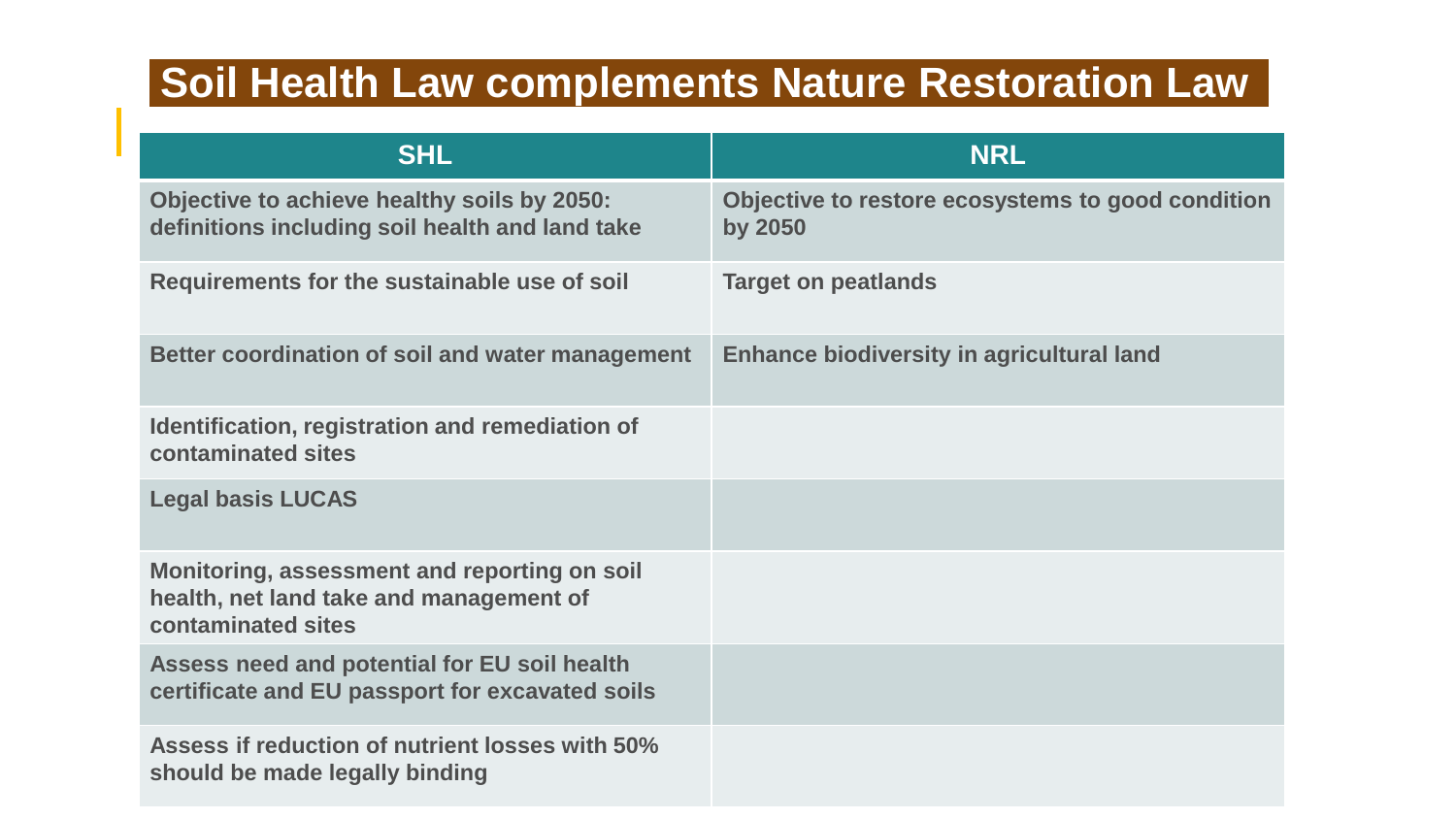- **Soil health for climate change mitigation and adaptation**
	- Assess the **state of peatlands** in the Global Peatlands initiative
	- Join the global **4 per 1000 initiative**
	- Present **carbon farming initiative** (2021) and proposal on **carbon removal certification** (2022)
- **Soil health and the circular economy**
	- Benchmark streams of **excavated soils** in the EU (2023)



- Promote the **land take hierarchy** and ask MS to **set targets** for 2030
- Provide guidance and exchange of practices to **reduce sealing** (2024)
- Close the nutrient and carbon circle by **safely recycling biowaste**
- **Soil biodiversity for human, animal and plant health**



- Assess **soil biodiversity, antimicrobial resistance** (2022) and **invasive alien species**
- Put soil biodiversity on the **international agenda** (e.g. CBD COP 15, GSP)

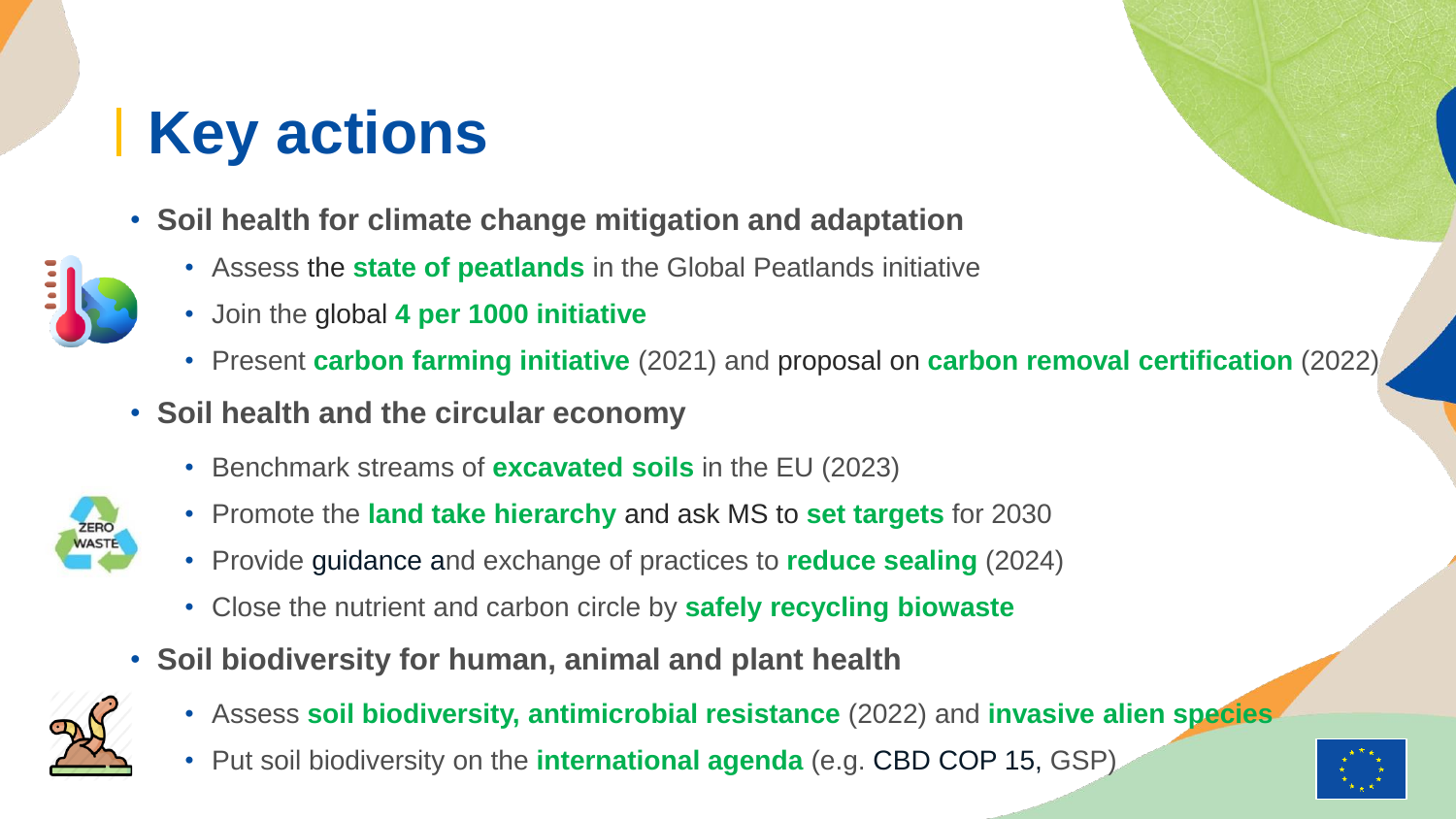- **Healthy soils for clean water**
	- Improve **soil-sediment-water nexus**
	- Guidance on sustainable management of **sediment**
	- Better integrate soil and land use management in the **River Basin Management Plans**
- **Making Sustainable Soil Management (SSM) the new normal**
	- **Set of SSM practices** and criteria to phase out unsustainable practices
	- Launch together with MS the **Test Your Soil For Free initiative**
	- Promote **sustainable soil management through the CAP** and build a network of practitioners
- **Prevent desertification**



- Develop a common **methodology to assess desertification and land degradation** and report regularly
- Propose to declare the **EU as affected party under the UNCCD**
- Continue to support development projects **outside the EU**

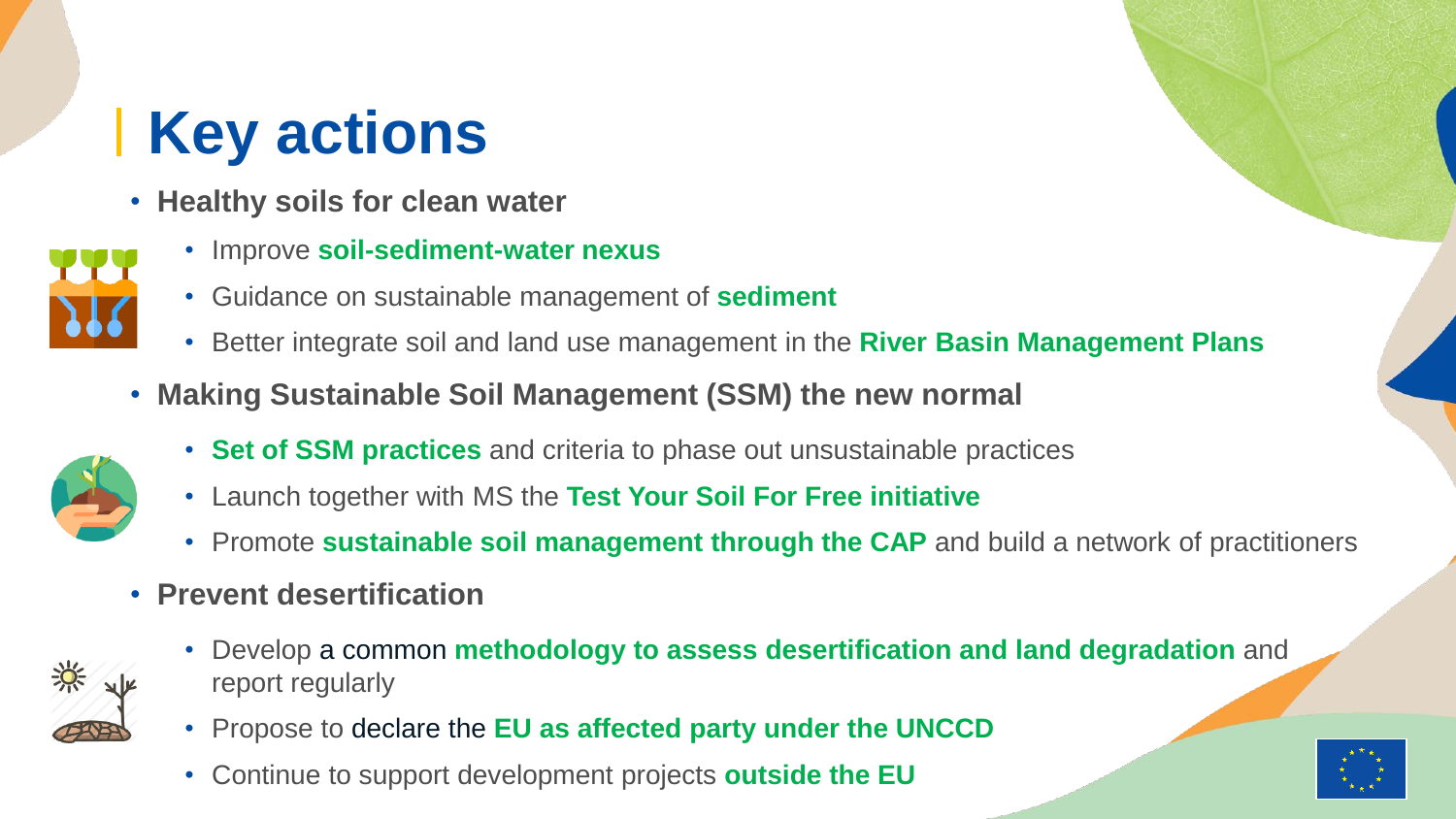#### • **Prevent pollution**

- Improve the **risk assessment of chemicals on soil quality** and of soil contaminants on human health and the environment
- **Restrict microplastics** (2022) and **PFAS** under the REACH Regulation, and develop a policy framework on bio-based, biodegradable and **compostable plastics** (2022)
- Revise the **SUP Directive**, evaluate the **Sewage Sludge Directive** (2022) and review the **Fertilising Products Regulation** (2026)



- **Restore degraded soil and remediate contaminated sites**
	- Facilitate an exchange between MS on **risk assessment methodologies**
	- Develop an **EU priority list for soil contaminants** (2024)
	- Revise the **Industrial Emissions Directive** (2022) and evaluate the **Environmental Liability Directive** (2023)

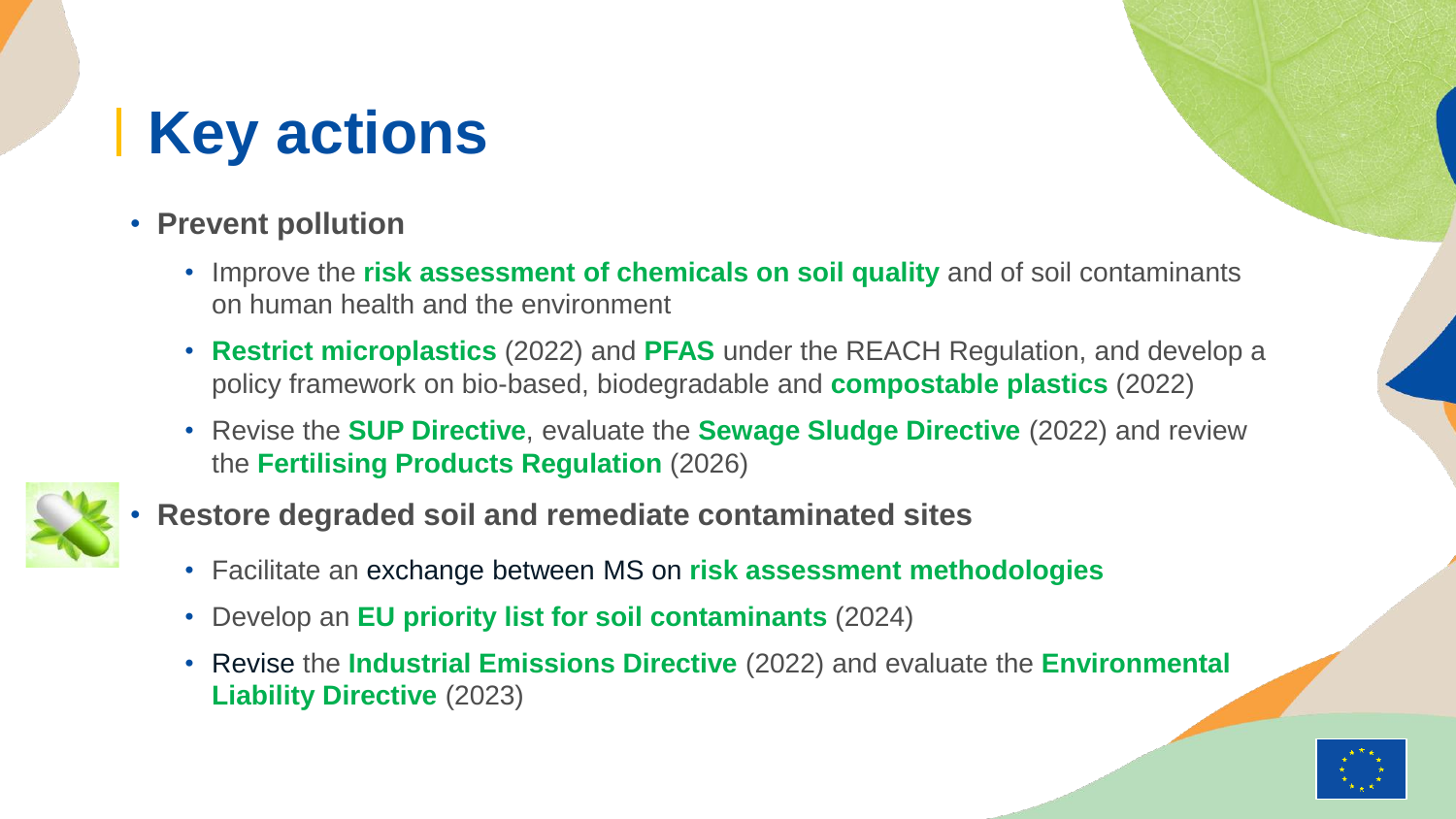- **Improve digital knowledge, monitoring and research on soil**
	- Implement the **EU Soil Observatory**, the **Land Information System for Europe** and the **Soil Mission**
- **Enable the transition to healthy soil**
	- **With private finance and EU funding**
		- Publish a **guide** with an overview of EU funding opportunities for healthy soils (2022)
		- Foster investments towards sustainable soil management through the **EU Taxonomy Regulation**
	- **Through soil literacy and societal engagement**
- 
- Launch a **soil literacy intiative**
- Exchange and **share best practices** in communication and engagement on soil
- Use the European common reference framework of **sustainability competences**

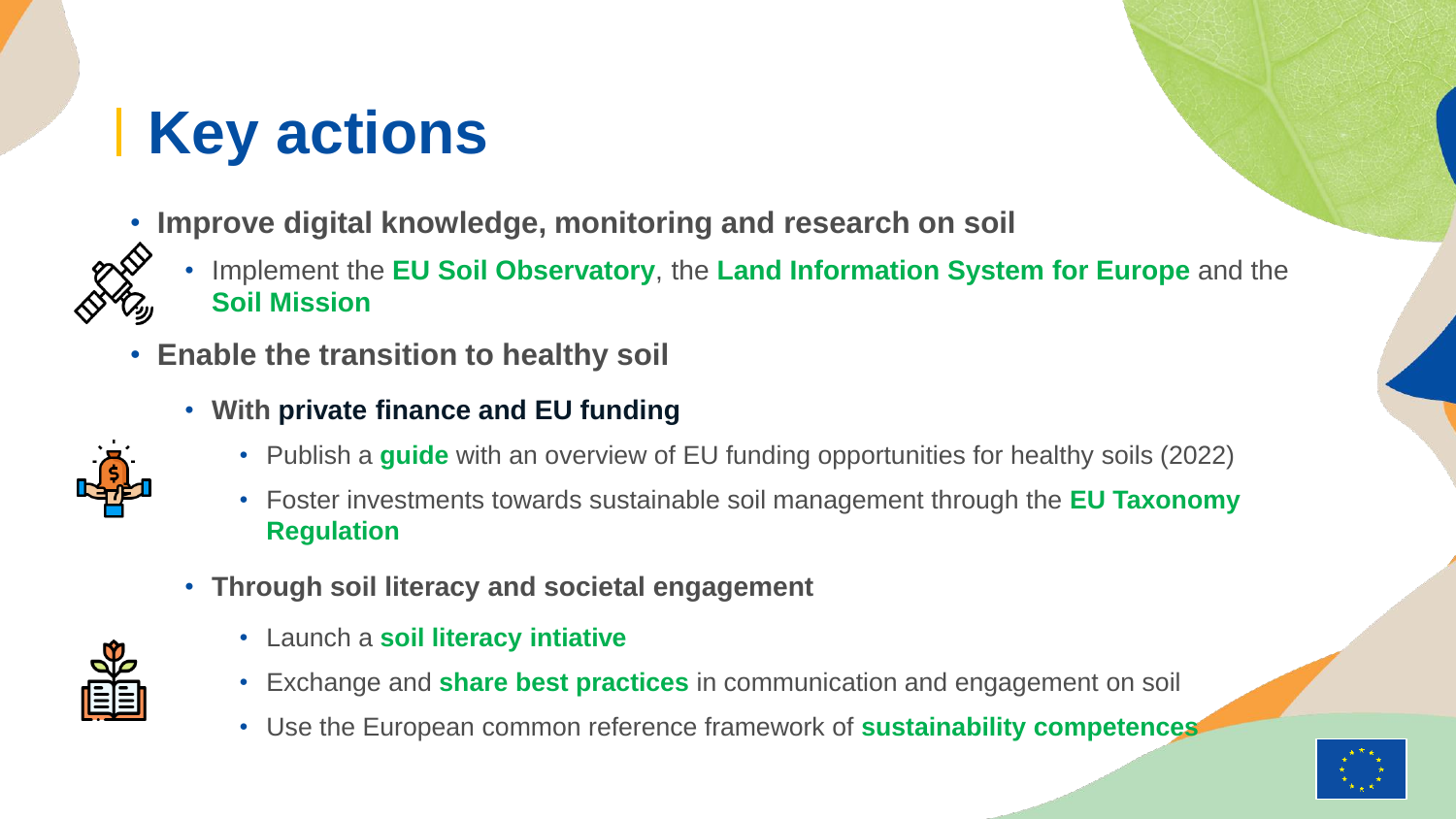#### **What is in it for whom?**

**What is in it for land users (e.g. farmers, foresters)?**

Better knowledge of soil quality Long-term viabillity and food security More funding and test for free initiative Carbon farming and innovative business models

#### **What is in it for citizens?**

A more sustainable future with healthy soils Better informed choices and literacy Greener urban and rural environment Tackling of climate change and biodiversity loss

Soil Strategy

#### **What is in it for industry and economic operators?**

Level playing field

Legal certainty on liabilities for soil contamination Green and clean innovation potential Sustainable supply of raw materials

**What is in it for public authorities?** Clear legal framework and targets across the EU Reduced cost and impact of inaction More environmental awareness and citizen support Improved governance